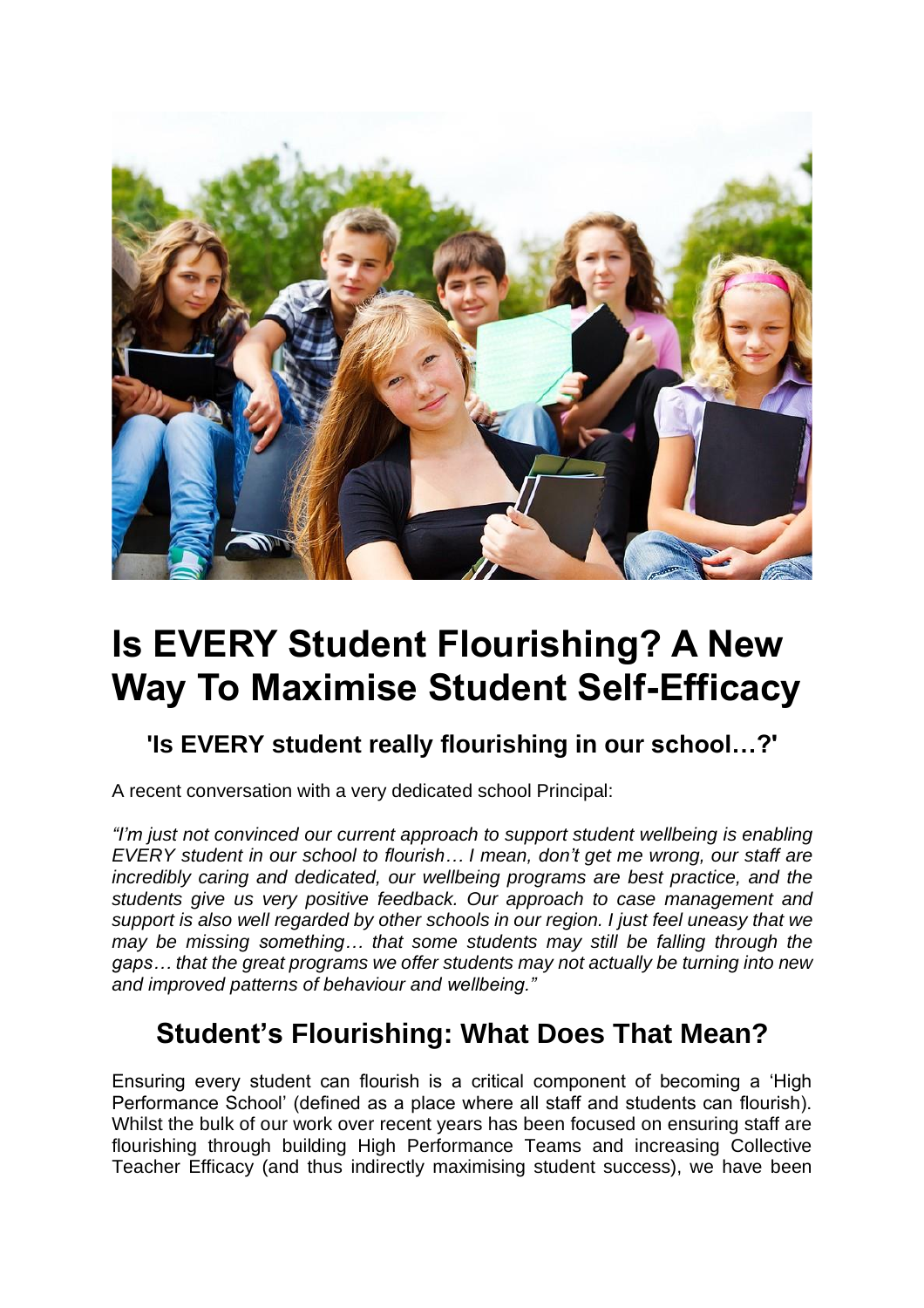receiving a lot of requests in these turbulent times about what else can be done to ensure all students are flourishing. When we focus in on 'students flourishing' we usually think about the very important topic of student wellbeing. Student wellbeing encompasses a range of factors including physical health, mental health and selfefficacy in learning.



# **Student Wellbeing: Scope of Practice for Schools**

When it comes to the mental health of students, student wellbeing is best understood on a continuum with Self-Efficacy on one end of the spectrum and Acute Clinical Disorders on the other end (see below). I firmly believe that schools should take the lead role in building student self-efficacy and resilience. However, when more serious mental health problems emerge schools should play a support role collaborating in partnerships with specialist health professionals.



## **Building Student Self Efficacy: The Lead Role of Schools**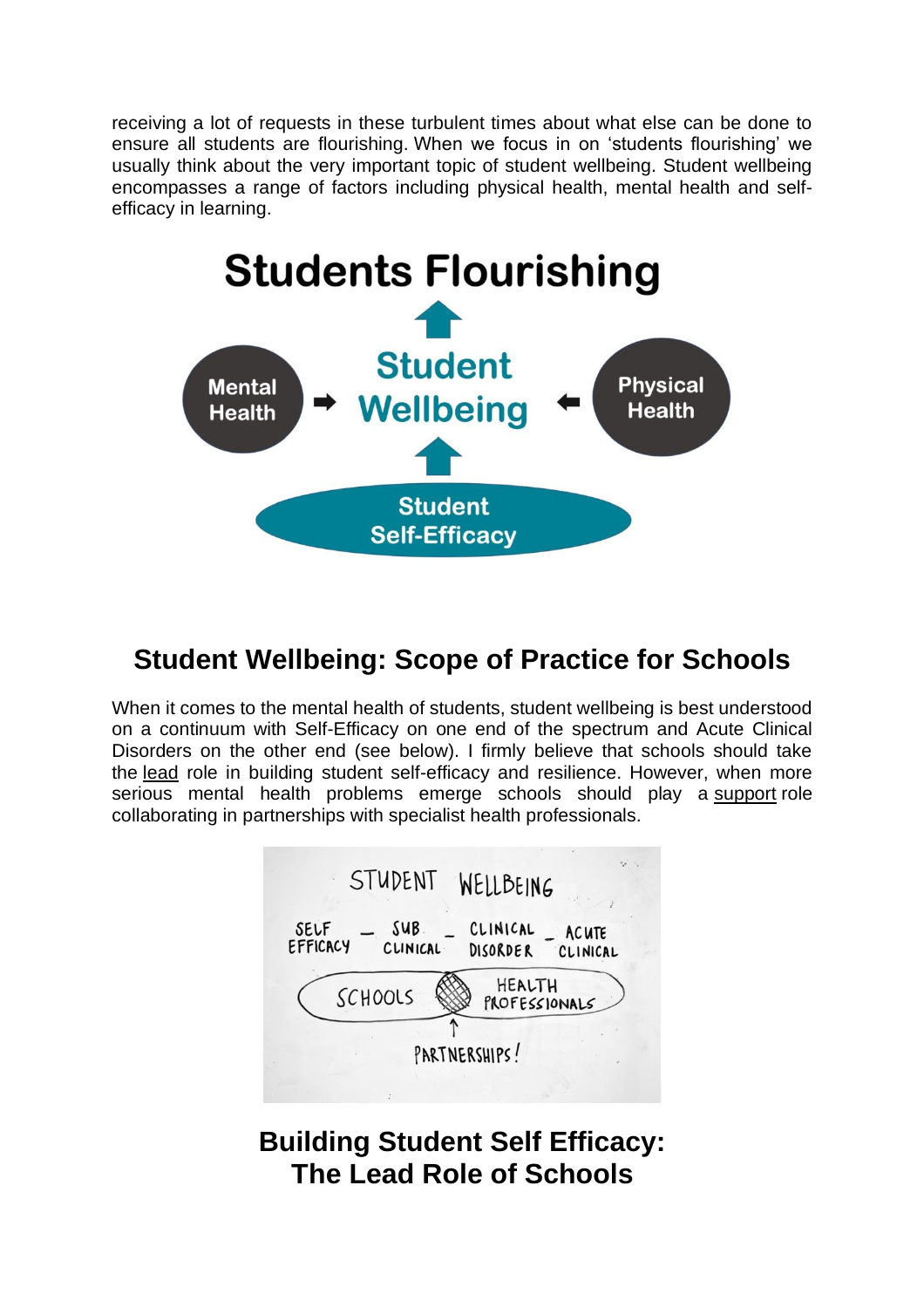Student self-efficacy refers to *a student's self-belief about their ability to learn new information and complete their schoolwork*. Bandura (2006) highlights several important factors to assess when measuring student self-efficacy. When considering student self-efficacy within the school context specifically, there are four factors of particular importance:

**1. Self-Regulated Learning (Work Completion) –** for students to have confidence in their ability to complete required schoolwork within scheduled timeframes;

**2. Academic Achievement (Level of Achievement) –** for students to have confidence in their own ability to learn and improve their level of achievement in academic subjects;

**3. Enlisting Social Resources (Help Seeking) –** for students to have confidence in their ability to enlist the help of teachers and advisors to assist them with challenges or difficulties; and

**4. Self-Regulatory Efficacy (Self Motivation) –** for student to have confidence in their own ability/self-discipline to manage their mood and emotions to maximise their learning and achievement.

# **Student Self-Efficacy 4 Factors:**



Whilst all schools are working incredibly hard on implementing wellbeing strategies and programs to maximise the self-efficacy of their students, the quote from the Principal at the start of this article suggests there are still some gaps in the process and opportunities to improve. In this article we want to review the biggest challenges we have encountered thus far and then share a new way to [maximise](https://www.hptschools.com/studentpulse) student self[efficacy.](https://www.hptschools.com/studentpulse)

# **Current Challenges in Effectively Supporting Student Self-Efficacy**

**Challenge 1: After The Horse Has Bolted…**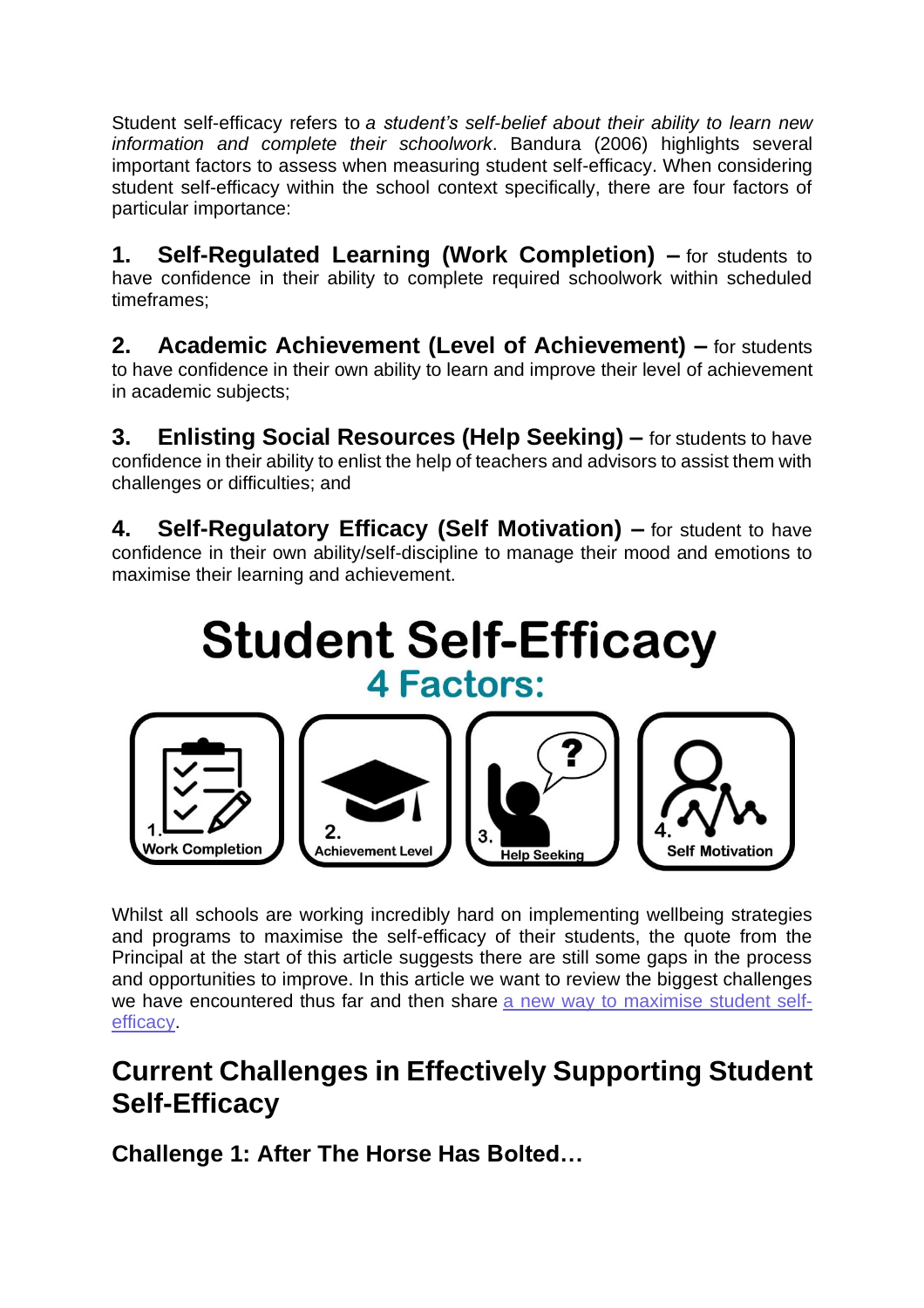Many schools use academic results as an indicator of student self-efficacy and plan interventions for the term ahead based on results from the previous term. Relying on historical results (lag data) to plan future initiatives is a sub-optimal strategy (and sometimes completely ineffective) as '*the horse has already bolted*' and what students may need right now from a wellbeing perspective may be different from what they needed in the previous term.

The current pandemic situation has made this problem so much worse. Consider the following statement from a Principal*: "I'm really concerned about how our students are going right now. We've got more than half our school in remote learning whilst the others are here at school but in an entirely different learning cycle. We need to find a better way to understand and support their wellbeing and learning needs. We can't* simply wait for the end of the assessment cycle to find out - by then it will be too late."

To overcome this challenge, we need a program that measures and reports selfefficacy on a much more frequent basis providing a 'lead' indicator to maximise student learning ahead of academic results.

#### **Challenge 2: Overload & The Firehose Effect…**

Student Wellbeing Programs are often rich in content which explores a wide range of wellbeing topics. If the goal of the program is to increase a student's 'knowledge' of wellbeing, then 'content heavy' programs make sense. If the goal is to increase a student's 'experience' of wellbeing, then content heavy wellbeing programs can have the opposite effect (known as the 'firehose effect') – overwhelming students with information and inadvertently increasing their stress levels. Here's another recent comment we've heard from a Principal: *"I'm worried we are overcrowding the wellbeing agenda in lesson plans and overloading students with so much wellbeing content that any stressed out student won't be able to benefit due to sheer overload."*

To overcome this challenge, we need a program which enables us to 'triage'  $$ streamlining content to match student needs.

#### **Challenge 3: The Loudest Voice (Survivor Bias) & The Social Desirability Effect**

The third challenge we've seen is the loudest voice (survivor bias) and the social desirability effect. This is where teachers rely on the verbal feedback from students to customise their wellbeing strategies to best meet needs. Whilst this makes sense and is a really positive step, we still have 'gaps' in the feedback from people who don't comment at all (survivor bias) and/or tell us what they think we want to hear as opposed to how they really feel (social desirability bias).

When it comes to improving student wellbeing, we need to look beyond what is actually being said and also remember it is often those who don't provide feedback at all that may have greater needs and concerns. Consider the following Principal quote: *"I'm also worried that what we are doing, albeit driven by student feedback – is only representative of the loudest voices – assuming that what they say is actually reflective*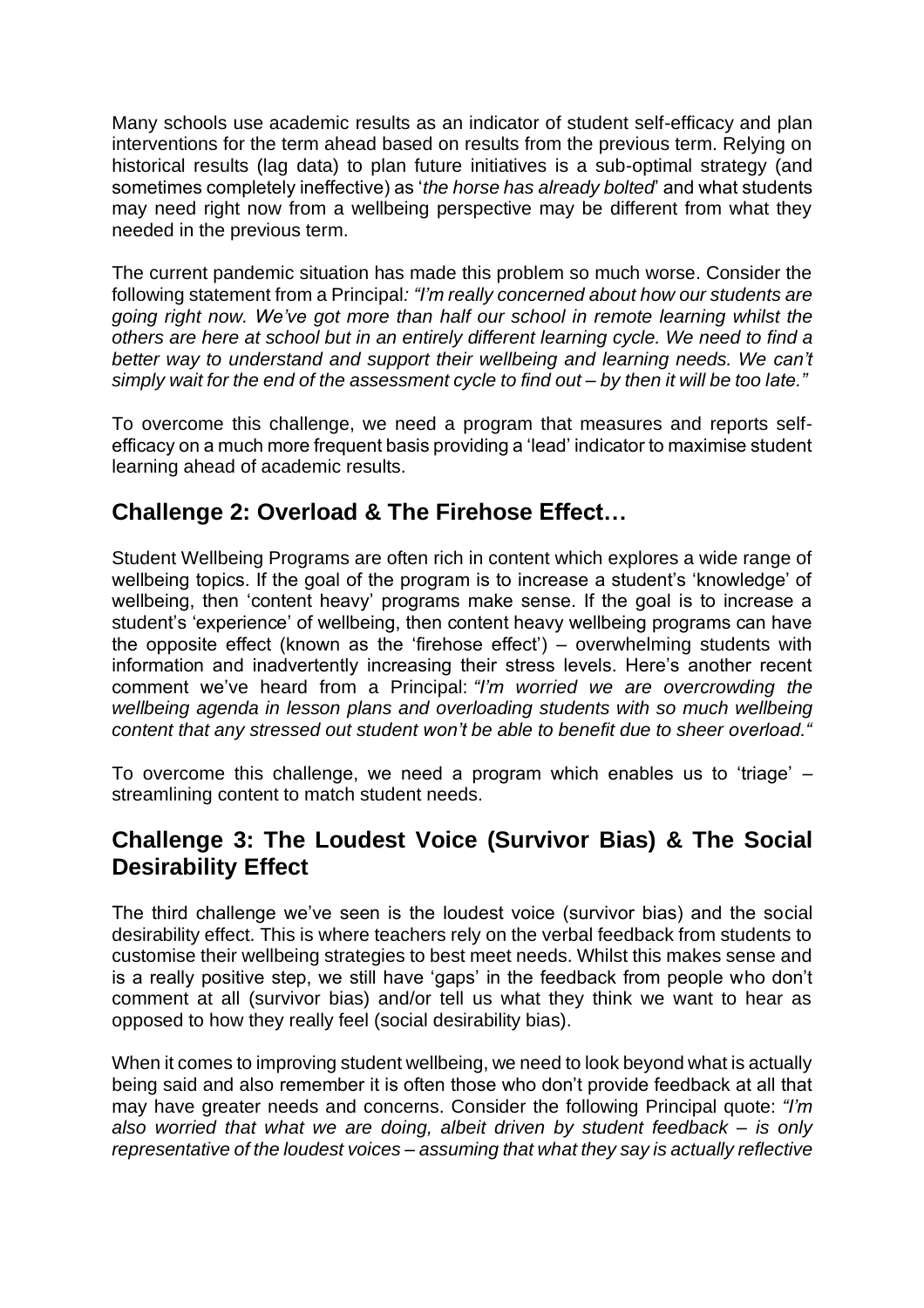*of how they feel… how do we make sure they are telling us what they really need as well as better understand the support needs of the silent kids?"*

To overcome this challenge, we need a program that is able to gather feedback from the 'silent' participants in the classrooms and increases the likelihood of 'authentic' responses from everyone.

# **A New Approach: The Student Pulse Program**

In order to maximise student self-efficacy for EVERY student we need to address the three big challenges outlined above: (1) measure self-efficacy on a much more frequent basis and respond to needs in real time; (2) avoid the firehose effect by streamlining wellbeing content to match student needs; and (3) reduce the risk of avoidance and bias to gain genuine feedback from all students. We designed and implemented the Student Pulse [Program](https://www.hptschools.com/studentpulse) as a frontline support strategy to maximise student self-efficacy for every student – ensuring it was effective in both remote learning and classroom settings. A quick summary of the key elements is below:

#### **1. Weekly Student Pulse Survey System**

Using a weekly Pulse Survey, students self-assess across 4 simple questions measuring the four factors of student self-efficacy. Completing the weekly Pulse Survey serves 3 purposes: (1) increasing self-awareness about each of the four factors of student self-efficacy; (2) creating a continuous data set that can be tracked over time as well as highlighting priority areas for support; and (3) a priming activity before engaging in deeper reflection and goal setting during wellbeing lessons. This strategy effectively addresses Challenge 1 (After the Horse has Bolted) and Challenge 3 (The Loudest Voice).



### 1. Regular Measurement of Student Self-Efficacy

**2. Scorecards & Dashboards To Identify Priority Areas**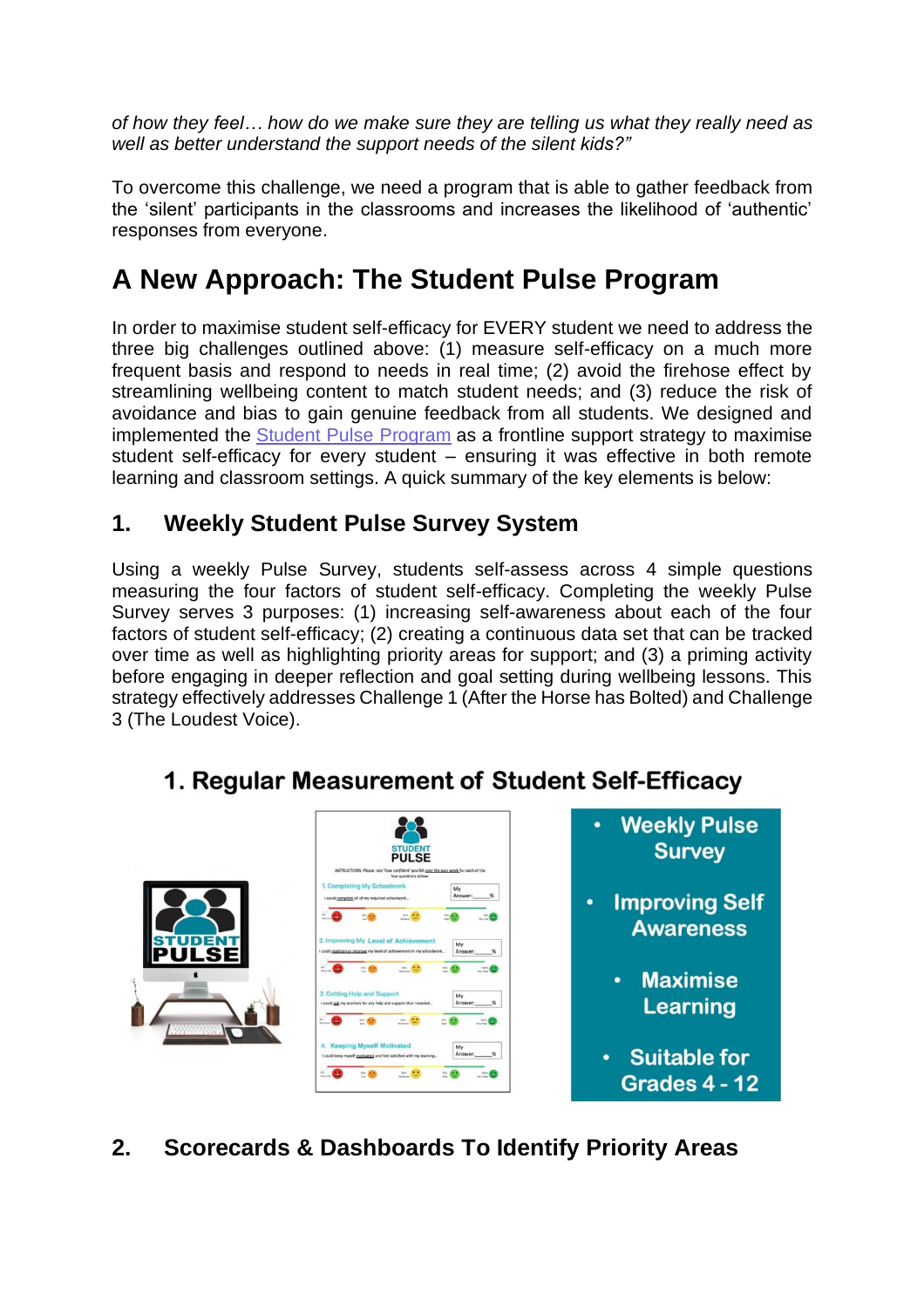An important component of the Student Pulse Program is the use of scorecards and dashboards to identify priority areas and streamline interventions at a class/year level and whole of school level. There are a range of reporting and analytic tools that can maximise the usefulness of Student Pulse data. Monthly class level scorecards have proven to be really useful for students to understand and identify class trends and shape their own collective learning and wellbeing conversations. Executive summary dashboards have also been really useful for teaching staff and school leaders to examine 'hot spot' issues versus 'whole of school' trends. Using these reporting tools to streamline content delivery for student wellbeing strategies addresses Challenge 2 (The Firehose Effect).



2. Metrics to Prioritise Focus Areas of Support

**Class Level Scorecards** 

**Whole School Dashboard** 

### **3. Wellbeing Lessons Plans & Reflection Tools**

The final critical element of the Student Pulse Program is the use of weekly wellbeing lesson plans and reflection tools that are customised to focus on priority areas. During the pilot phase of the research, two separate wellbeing lesson plans and reflective tools were developed to suit age-appropriate contexts (upper primary/jnr secondary and middle/snr secondary). These processes and tools are designed to maximise psychological safety and engagement which increases the likelihood of genuine engagement amongst students less inclined to participate authentically - thus overcoming Challenge 3 (Survivor Bias and Social Desirability Effect).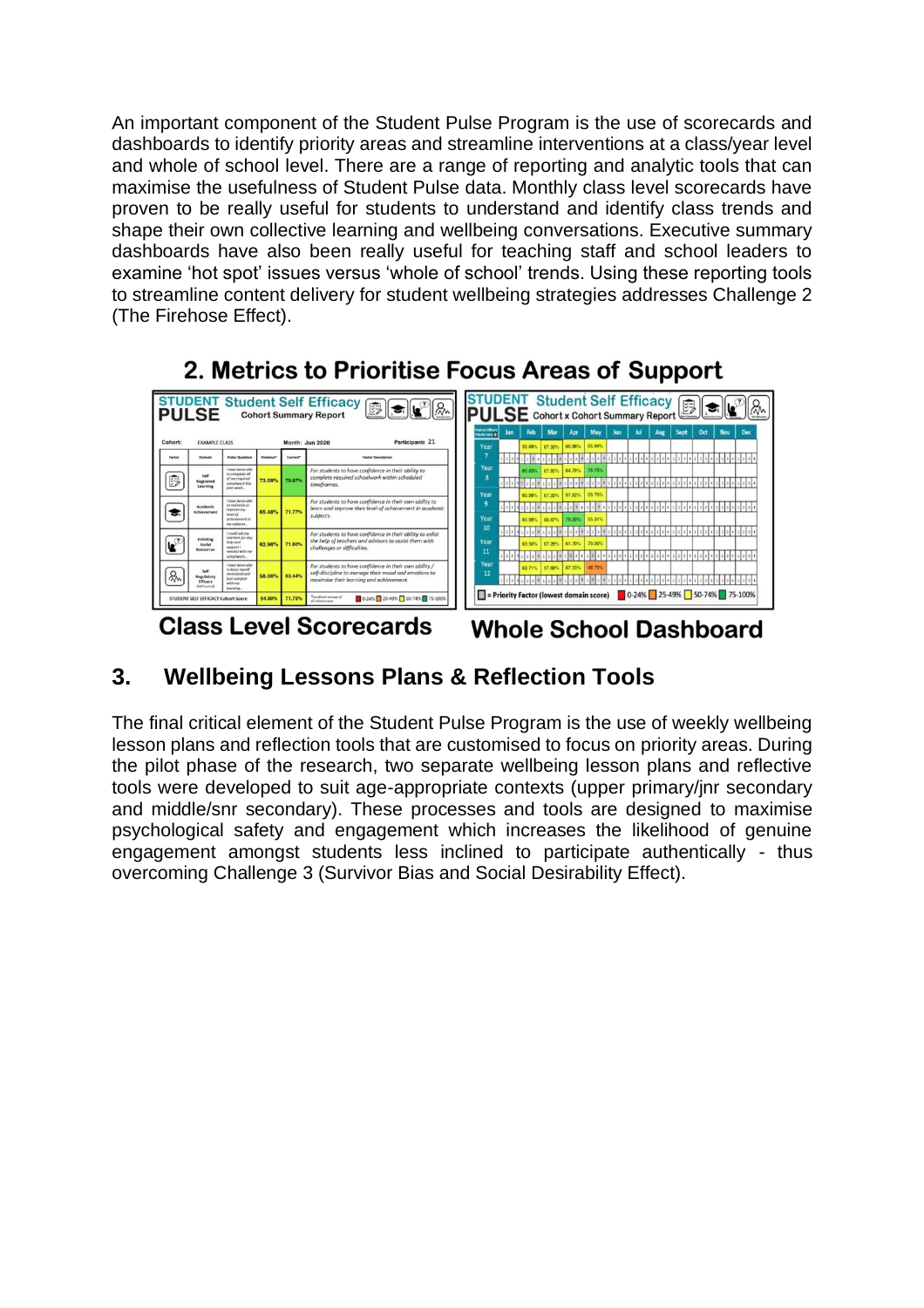# 3. Wellbeing Lesson Plans & Reflection Tools



# **Outcome Data**

Data obtained during the initial pilot programs showed improvements in levels of student self-efficacy over time. Some of the data from our pilot programs in secondary colleges is shown in the Table below. As you can see the program is driving improvements in student self-efficacy as evidenced by some very positive trends across all four factors and the global score of student self-efficacy.

|                   | <b>Completion</b> | <b>Achievement</b> | <b>Help Seeking</b> | <b>Motivation</b> | <b>SSE</b>         |          |
|-------------------|-------------------|--------------------|---------------------|-------------------|--------------------|----------|
| Year 12           | 57.17             | 54.17              | 64.17               | 46.67             | 55.54              |          |
| Year 11           | 50.00             | 50.00              | 50.00               | 50.00             | 50.00              |          |
| Year 10           | 39.29             | 37.50              | 33.93               | 28.57             | 34.82              |          |
| Year 9            | 66.22             | 56.30              | 55.43               | 45.00             | 55.74              |          |
| Year <sub>8</sub> | 66.22             | 56.30              | 55.43               | 45.00             | 55.74              |          |
| Year 7            | 77.13             | 63.57              | 60.43               | 58.04             | 64.79              |          |
| <b>TOTAL</b>      | 59.34             | 52.97              | 53.23               | 45.55             | 52.77              |          |
|                   |                   |                    |                     | Key 75-100        | $25 - 49$<br>50-74 | $0 - 24$ |

| <b>Help Seeking</b><br><b>Motivation</b><br>Achievement<br>Completion<br>57.09<br>Year 12<br>45.14<br>60.84<br>55.70<br>Year 11<br>56.67<br>42.22<br>63.81<br>59.43<br>74.41<br>72.94<br>70.29<br>56.76<br>Year 10<br>Year 9<br>72.32<br>60.87<br>57.11<br>50.26<br>75.06<br>Year 8<br>57.12<br>58.59<br>52.12<br>75.95<br>83.57<br>71.90<br>Year 7<br>74.05<br>62.62<br>71.67<br>63.35<br>53.07<br><b>TOTAL</b> |           |            |          |
|------------------------------------------------------------------------------------------------------------------------------------------------------------------------------------------------------------------------------------------------------------------------------------------------------------------------------------------------------------------------------------------------------------------|-----------|------------|----------|
|                                                                                                                                                                                                                                                                                                                                                                                                                  |           | <b>SSE</b> |          |
|                                                                                                                                                                                                                                                                                                                                                                                                                  | 54.69     |            |          |
|                                                                                                                                                                                                                                                                                                                                                                                                                  | 55.53     |            |          |
|                                                                                                                                                                                                                                                                                                                                                                                                                  | 68.60     |            |          |
|                                                                                                                                                                                                                                                                                                                                                                                                                  | 60.14     |            |          |
|                                                                                                                                                                                                                                                                                                                                                                                                                  | 60.72     |            |          |
|                                                                                                                                                                                                                                                                                                                                                                                                                  | 76.37     |            |          |
|                                                                                                                                                                                                                                                                                                                                                                                                                  | 62.68     |            |          |
| Key 75-100<br>50-74                                                                                                                                                                                                                                                                                                                                                                                              | $25 - 49$ |            | $0 - 24$ |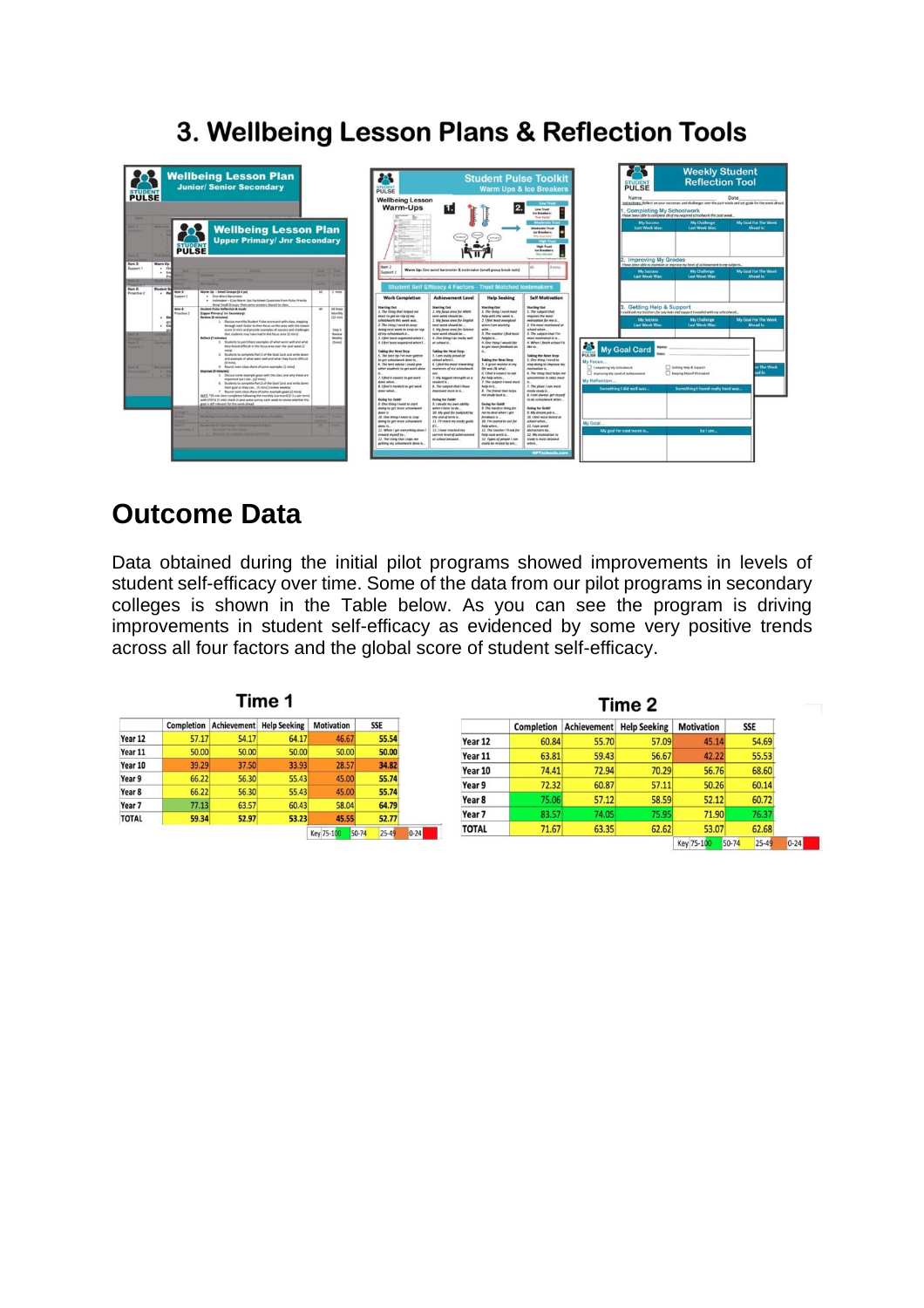# **Weekly Student Reflection Tool**

#### Name: EXAMPLE STUDENT

#### Date: DDMMYY

Instructions: Reflect on your successes and challenges over the past week and set goals for the week ahead.

**STUDENT**<br>PULSE

1. Completing My Schoolwork<br>I have been able to complete all of my required schoolwork this past week...

| <b>My Success</b>     | <b>My Challenge</b>   | <b>My Goal For The Week</b> |
|-----------------------|-----------------------|-----------------------------|
| <b>Last Week Was:</b> | <b>Last Week Was:</b> | <b>Ahead Is:</b>            |
| Completing my first   | Understanding         | Complete my Religion        |
| draft of English      | formula               | Homily research and         |
| journal article       | rearrangement in      | <b>Business Media</b>       |
| assignment.           | Math B.               | Release assignment.         |

### 2. Improving My Grades

I have been able to maintain or improve my level of achievement in my subjects...

| <b>My Success</b>                                                                                                          | <b>My Challenge</b>                                                 | <b>My Goal For The Week</b>                                                |
|----------------------------------------------------------------------------------------------------------------------------|---------------------------------------------------------------------|----------------------------------------------------------------------------|
| <b>Last Week Was:</b>                                                                                                      | <b>Last Week Was:</b>                                               | <b>Ahead Is:</b>                                                           |
| Talking to my teachers<br>when I didn't understand revision activities for<br>things in Business and<br>Religion subjects. | Not completing early<br>end of term exams in<br>Math B and Science. | Read all the Business<br>and Science study<br>notes before the<br>lessons. |

#### 3. Getting Help & Support

I could ask my teachers for any help and support I needed with my schoolwork...

| <b>My Success</b>      | <b>My Challenge</b>   | <b>My Goal For The Week</b> |
|------------------------|-----------------------|-----------------------------|
| <b>Last Week Was:</b>  | <b>Last Week Was:</b> | <b>Ahead Is:</b>            |
| Asking my friend Jane  | Not asking teachers   | Have the courage to ask     |
| for help understanding | questions during      | the teachers questions      |
| a Religion homework    | lessons when everyone | during lessons if I don't   |
| task.                  | is watching.          | understand.                 |

#### **4. Staying Motivated**

I have been able to keep myself motivated and feel satisfied with my learning...

| <b>My Success</b>                                                                                                   | <b>My Challenge</b>                                                                  | <b>My Goal For The Week</b>                                                                    |
|---------------------------------------------------------------------------------------------------------------------|--------------------------------------------------------------------------------------|------------------------------------------------------------------------------------------------|
| <b>Last Week Was:</b>                                                                                               | <b>Last Week Was:</b>                                                                | <b>Ahead Is:</b>                                                                               |
| Getting all my homework<br>done by Friday so had no<br>homework over weekend<br>and could celebrate my<br>birthday! | Avoiding some of the<br>extra reading and study<br>tasks in English and<br>Business. | Attempt all the work I<br>need to for at least<br>10mins before stopping<br>or changing tasks. |